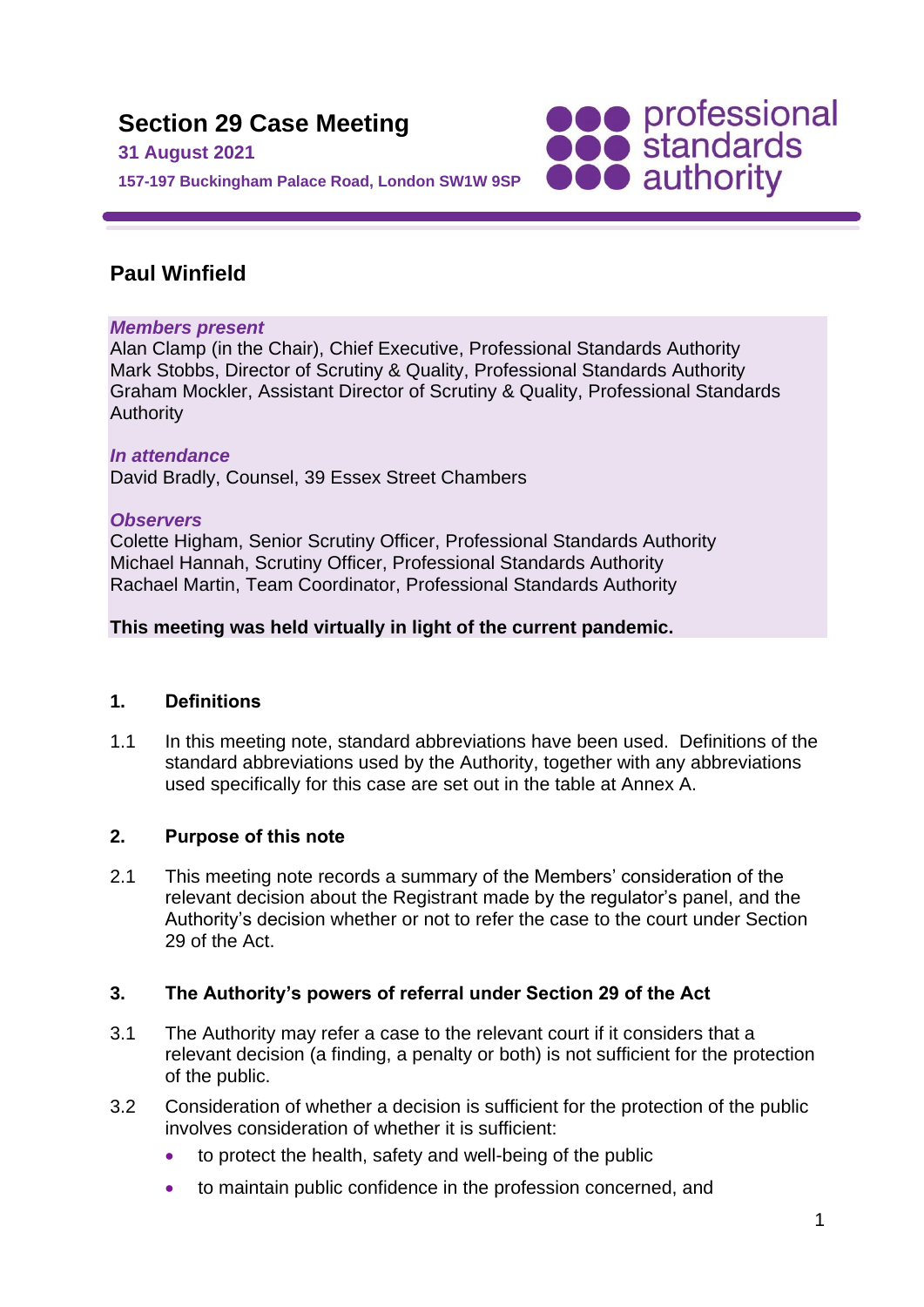- to maintain proper professional standards and conduct for members of that profession.
- 3.3 This will also involve consideration of whether the panel's decision was one that a disciplinary tribunal, having regard to the relevant facts and to the object of the disciplinary proceedings, could not reasonably have reached; or was otherwise manifestly inappropriate having regard to the safety of the public and the reputation of the profession (applying *Ruscillo*<sup>1</sup> ).

### **4. Conflicts of interest**

4.1 The Members did not have any conflicts of interest.

#### **5. Jurisdiction**

5.1 The Legal Advisor confirmed that the Authority had jurisdiction to consider the case under Section 29 of the Act. Any referral in this case would be to the High Court of Justice of England and Wales and the statutory time limit for an appeal would expire on 3 September 2021.

#### **6. The relevant decision**

- 6.1 The relevant decision is the Determination of the Panel following a hearing which concluded on 29 June 2021.
- 6.2 The Panel's Determination which includes the charges and findings is set out at Annex B.

### **7. Documents before the meeting**

- 7.1 The following documents were available to the Members:
	- Determination of the panel dated 29 June 2021
	- The Authority's Detailed Case Review
	- Transcripts of the hearing dated 21 29 June 2021
	- Counsel's Note dated 31 August 2021
	- Hearing Bundle
	- Hearing Exhibits Log
	- ICP Bundle
	- Outcome Email to Registrant
	- Signed ICP Decision
	- The HCPC's Indicative Sanctions Guidance

<sup>&</sup>lt;sup>1</sup> CRHP v Ruscillo [2004] EWCA Civ 1356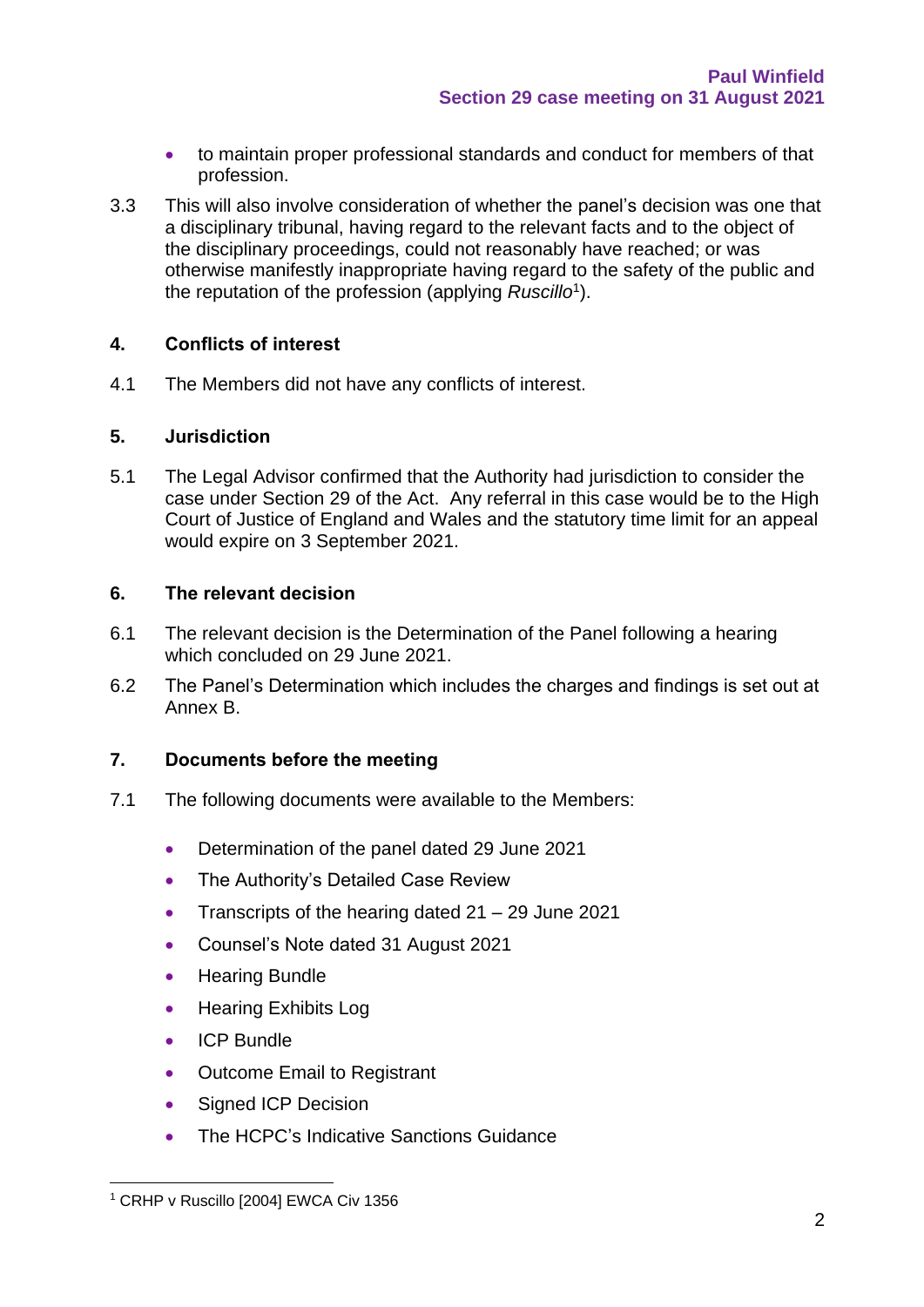- The Authority's Section 29 Case Meeting Manual
- 7.2 The Members and the Legal Advisor were provided with a copy of a response from the HCPC to the Authority's Notification of s.29 Meeting.

#### **8. Background**

- 8.1 The Registrant, a registered Paramedic made a self-referral to the HCPC following his suspension from his role on 28 March 2019 due to his behaviour towards Colleague 1, an Emergency Care Technician also based at his place of work. Colleague 1 was known to the Registrant; her father was his cousin.
- 8.2 The Panel found that during February and March 2019 the Registrant had made offensive and demeaning comments in the workplace regarding Colleague 1's size including that she had a "fat arse", was putting on weight, needed to lose weight and needed bigger trousers and, indeed, had brought and/or attempted to give her bigger trousers. The panel found that there was no case to answer in respect of two further offensive comments.
- 8.3 The Panel found that the proven matters amounted to misconduct and found that the Registrant's fitness to practise was impaired on both personal and public components and determined that a conditions of practice order be imposed for a period of 12 months with a review hearing to be held.

#### **9. Applying Section 29 of the 2002 Act**

- 9.1 The Members considered all the documents before them and received legal advice.
- 9.2 The Members discussed the following concerns about the decision:

#### *What this conduct really was?*

- 9.3 The Members noted that the conduct involved was directed at a single individual, who, as well as being a colleague, was known personally to the Registrant and occurred over a period of 14 days.
- 9.4 The Members considered the extent of the conduct. A fortnight was a long time for such offensive behaviour, which was considerably more than 'banter', particularly since colleagues were telling the Registrant to stop and were ignored. The Members were concerned about whether this implied a poor attitude generally which might extend to patients who were overweight. The Members were also concerned by the Registrant's failure to accept from colleagues' comments that he was going too far, that what he was doing was bullying and his failure to recognise how upsetting it was for Colleague 1. The Members felt that this added to the seriousness of the conduct.
- 9.5 The Members were, however, mindful that a fortnight within a 17-year career was not representative of the registrant's general behaviour did not represent the most serious misconduct and that the Panel had recognised the seriousness of the conduct and made a finding of impairment.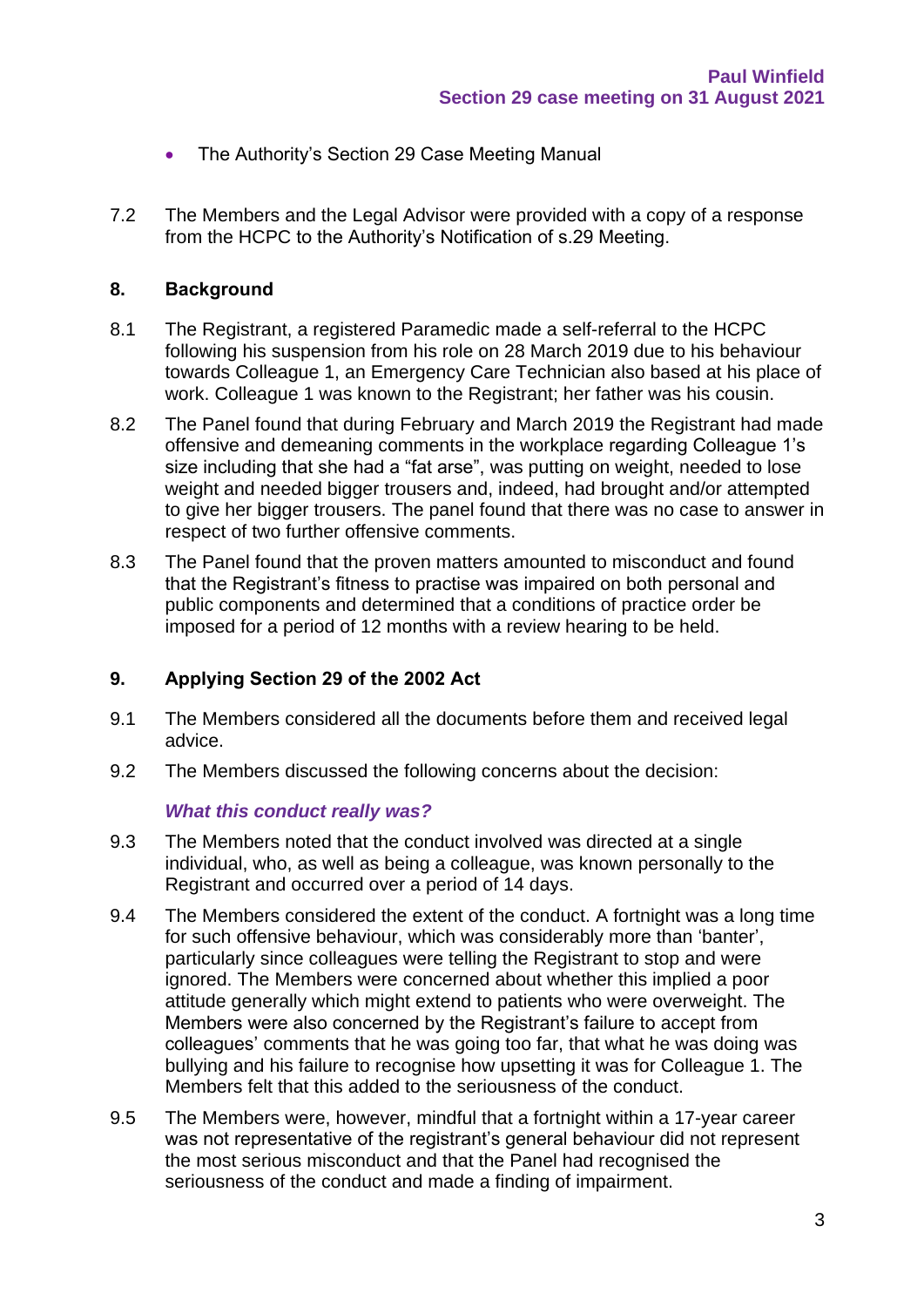### *Lack of insight*

- 9.6 The Members considered the Panel's approach to the question of the Registrant's insight.
- 9.7 The Members noted that the Panel had expressed significant concerns about the Registrant's insight when considering impairment, noting that he had defended his comments by asserting a right to "free speech". And that he had shown no insight into the serious impact of his behaviour on Colleague 1. However, this contrasted with its approach at sanction stage where it had identified some insight, that he had taken a couple of courses over the few days following the Panel's decision on the facts and that he had apologised to Colleague 1 where this was not the case.
- 9.8 The Members considered that the Panel had not adequately explained its reasoning for its change of approach at sanction stage.

#### *What risk does the Registrant pose and does the sanction imposed meet the risk?*

- 9.9 The Members considered the terms of the conditions imposed and the extent to which those conditions were capable of protecting the public interest by addressing any risk the Registrant continued to pose.
- 9.10 The Members considered whether the Registrant did indeed pose a risk because of his lack of insight and his victimisation of colleague 1. A significant period of time had elapsed since the misconduct occurred and the Registrant had not practised since. Prior to the misconduct he had an unblemished career of 17 years.
- 9.11 While the Panel had not ruled out a risk of repetition at the impairment stage, the Members noted that there was no suggestion that any similar conduct has been directed at patients. There was little evidence to suggest that the risk to patients or of him picking on another colleague were real. Moreover, the conditions required the Registrant to be supervised within his place of work.
- 9.12 While it appeared that many of the Panel's findings might suggest that suspension was an appropriate sanction, the Panel noted that the conditions imposed were significant. They removed the Registrant from the individual concerned, required him to reflect on his conduct and imposed a supervision requirement. The Members were satisfied that the risk of repetition was covered by the conditions imposed and provided a structure in which insight could be developed and would be reviewed.

#### **Conclusion on insufficiency for public protection**

9.13 While the Members were concerned that there was a disconnect between the finding of impairment and the Panel's discussions on sanction, they considered that the Panel had taken the conduct seriously and imposed relevant and restrictive conditions which would be reviewed. In all the circumstances, therefore, the Members concluded that the conditions were not insufficient for public protection.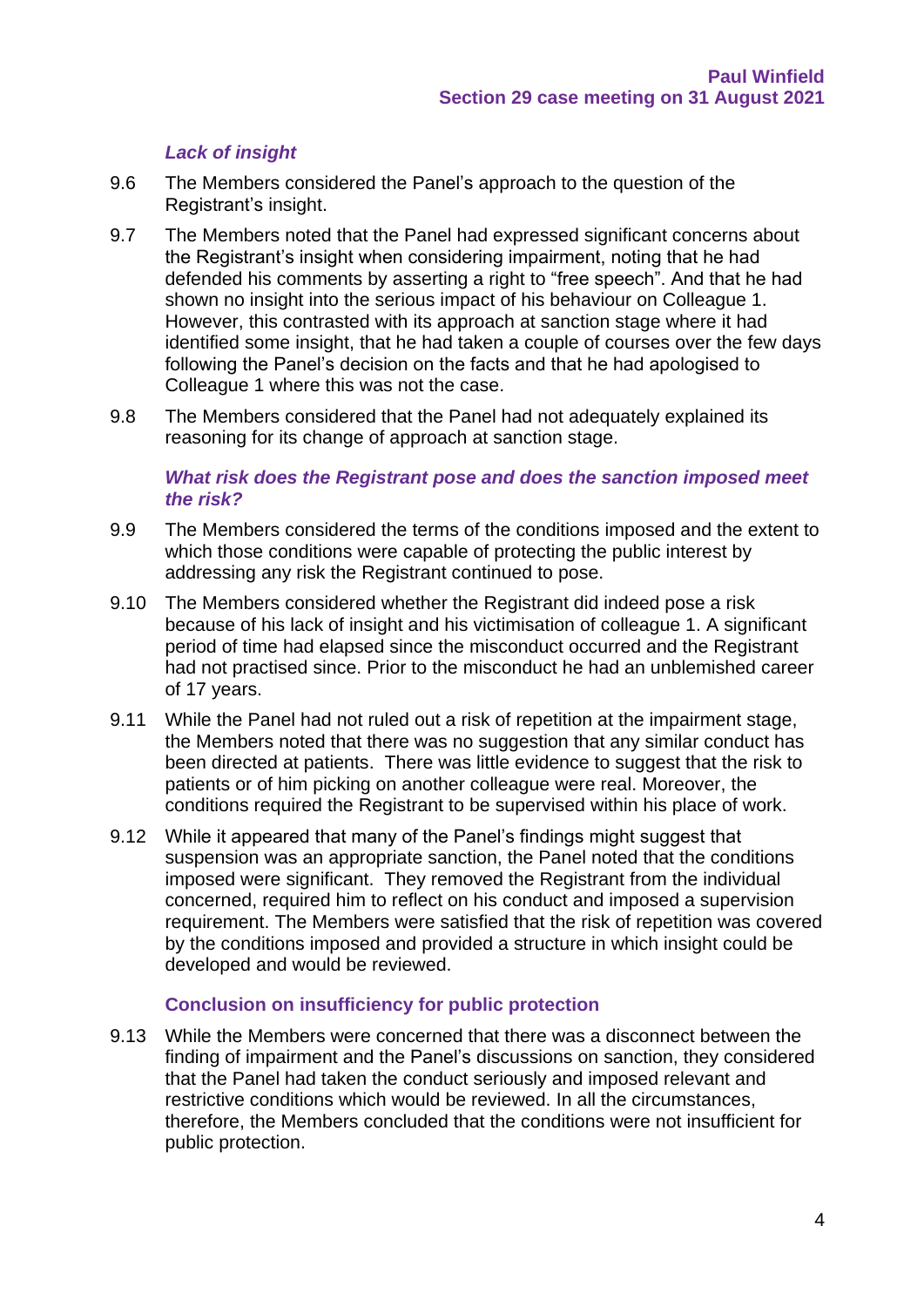#### **10. Referral to court**

10.1 Having concluded that the Panel's Determination was not insufficient for public protection, the Members were not required to consider whether they should exercise the Authority's power under Section 29 to refer the case to the relevant court.

### **11. Learning points**

11.1 The Members agreed that the learning points set out at Appendix C should be communicated to the Regulator.

A- Camp

**Alan Clamp (Chair) Dated**

**27/09/21**